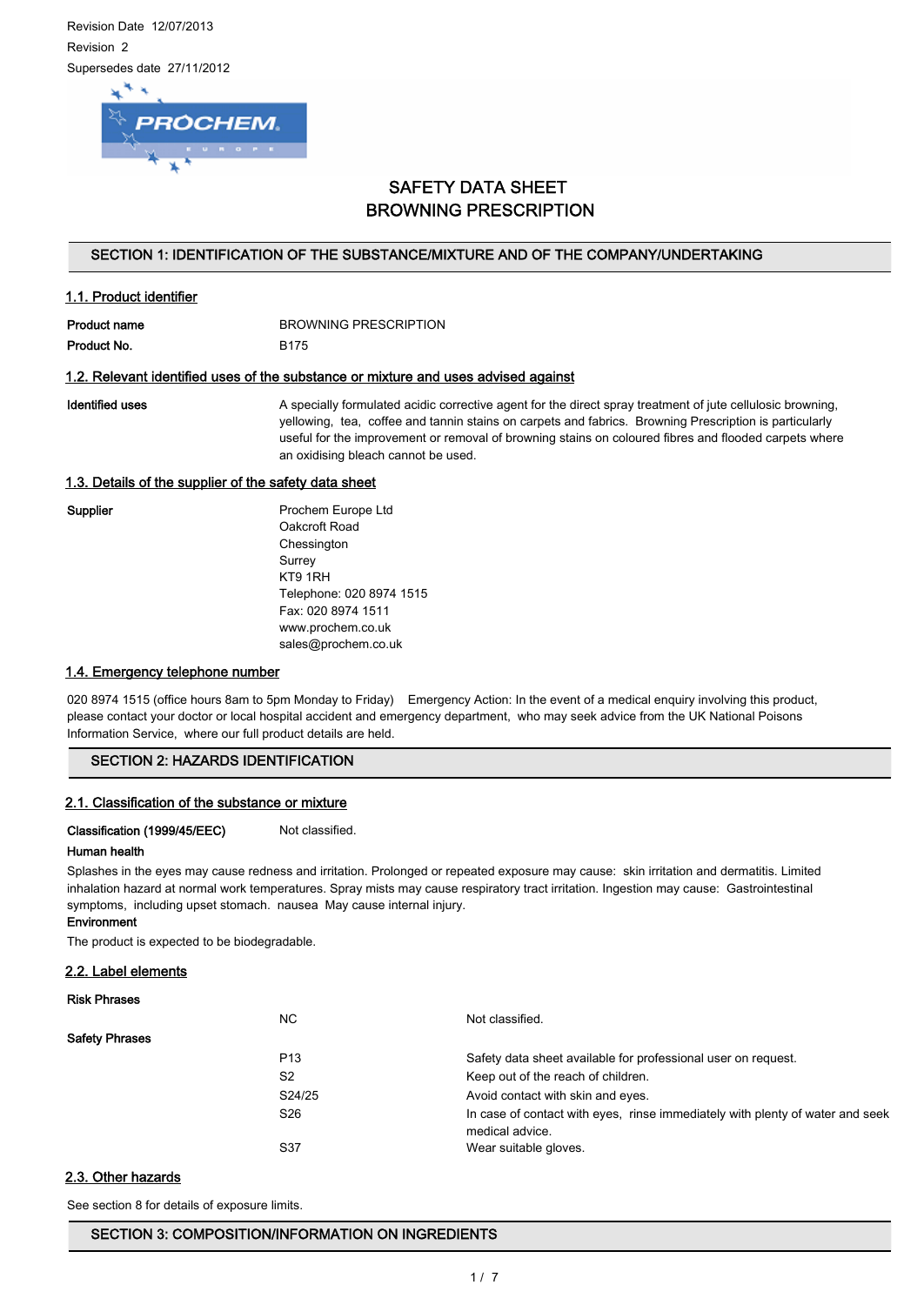### 3.2. Mixtures

| <b>CITRIC ACID MONOHYDRATE</b>                       |                   |                                         | $1 - 5%$ |
|------------------------------------------------------|-------------------|-----------------------------------------|----------|
| CAS-No.: 5949-29-1                                   | EC No.: 201-069-1 |                                         |          |
| Classification (EC 1272/2008)<br>Eye Irrit. 2 - H319 |                   | Classification (67/548/EEC)<br>Xi, R36. |          |
| <b>SULPHAMIC ACID</b>                                |                   |                                         | $1 - 5%$ |
| CAS-No.: 5329-14-6                                   | EC No.: 226-218-8 |                                         |          |
|                                                      |                   |                                         |          |

The Full Text for all R-Phrases and Hazard Statements are Displayed in Section 16.

#### SECTION 4: FIRST AID MEASURES

### 4.1. Description of first aid measures

#### Inhalation

Move into fresh air and keep at rest. Get medical attention if any discomfort continues.

### Ingestion

Do not induce vomiting. Immediately rinse mouth and drink plenty of water (200-300 ml). Do not give victim anything to drink if they are unconscious. Get medical attention.

#### Skin contact

Wash skin thoroughly with soap and water. Get medical attention if irritation persists after washing.

#### Eye contact

Immediately flush with plenty of water for up to 15 minutes. Remove any contact lenses and open eyes wide apart. Get medical attention if any discomfort continues.

### 4.2. Most important symptoms and effects, both acute and delayed

### Skin contact

Prolonged skin contact may cause redness and irritation.

### Eye contact

May cause temporary eye irritation.

### 4.3. Indication of any immediate medical attention and special treatment needed

Treat Symptomatically.

### SECTION 5: FIREFIGHTING MEASURES

### 5.1. Extinguishing media

### Extinguishing media

This product is not flammable. Use fire-extinguishing media appropriate for surrounding materials. Water spray, dry powder or carbon dioxide.

### 5.2. Special hazards arising from the substance or mixture

### Hazardous combustion products

Thermal decomposition or combustion may liberate carbon oxides and other toxic gases or vapours. Acids - organic.

#### Unusual Fire & Explosion Hazards

No unusual fire or explosion hazards noted.

### 5.3. Advice for firefighters

### Protective equipment for fire-fighters

Self contained breathing apparatus and full protective clothing must be worn in case of fire.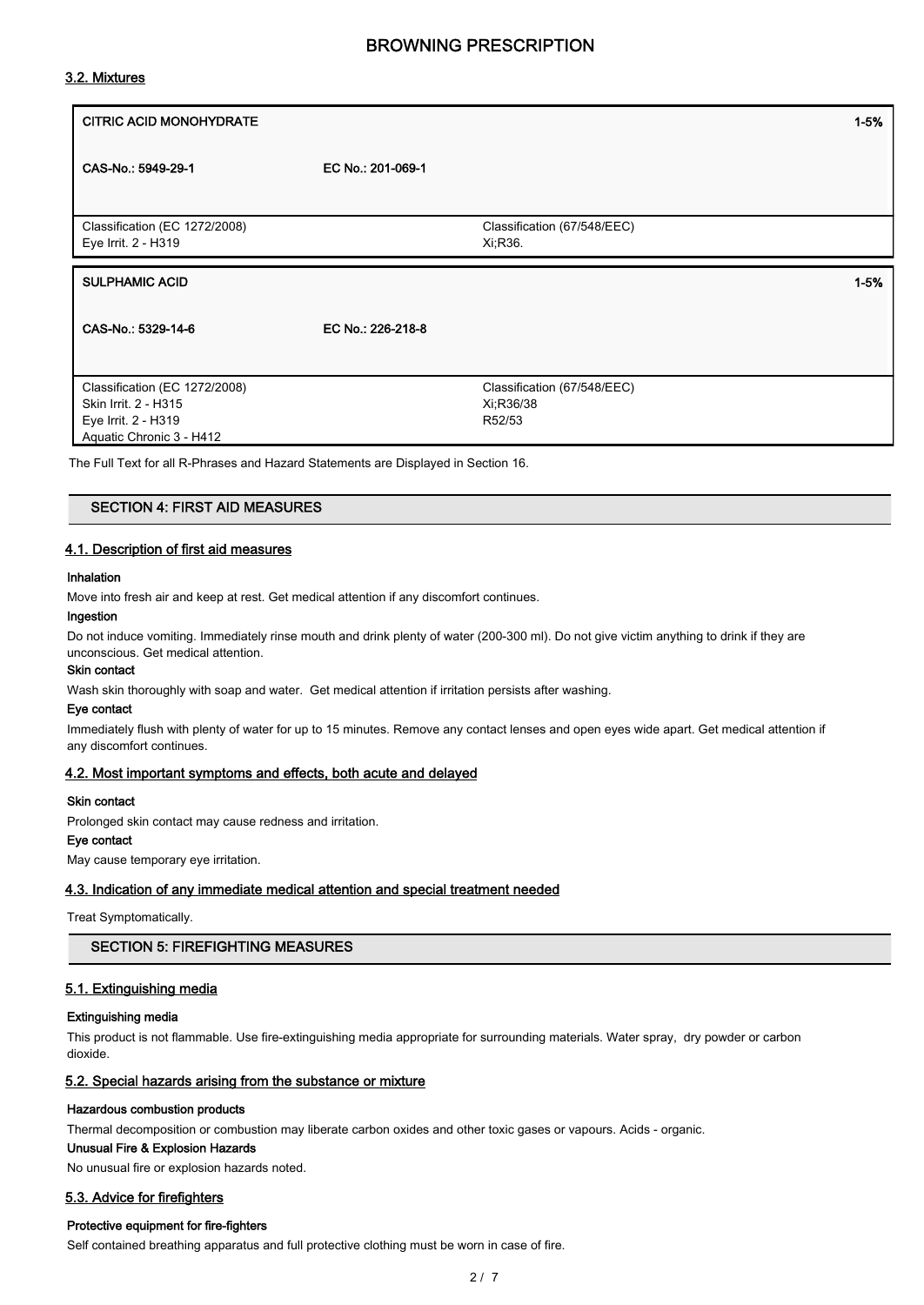# SECTION 6: ACCIDENTAL RELEASE MEASURES

### 6.1. Personal precautions, protective equipment and emergency procedures

Wear protective clothing as described in Section 8 of this safety data sheet.

### 6.2. Environmental precautions

Do not discharge into drains, water courses or onto the ground.

### 6.3. Methods and material for containment and cleaning up

Collect with absorbent, non-combustible material into suitable containers. Dispose of waste and residues in accordance with local authority requirements.

### 6.4. Reference to other sections

For personal protection, see section 8. For waste disposal, see section 13.

### SECTION 7: HANDLING AND STORAGE

### 7.1. Precautions for safe handling

Wear protective clothing as described in Section 8 of this safety data sheet. Wash hands after handling. Wash contaminated clothing before reuse. Do not eat, drink or smoke when using the product.

#### 7.2. Conditions for safe storage, including any incompatibilities

Keep out of the reach of children. Store in closed original container at temperatures between 5°C and 30°C. Store away from: Oxidising materials. Alkalis.

### 7.3. Specific end use(s)

The identified uses for this product are detailed in Section 1.2.

### SECTION 8: EXPOSURE CONTROLS/PERSONAL PROTECTION

### 8.1. Control parameters

#### Ingredient Comments

No exposure limits noted for ingredient(s).

### 8.2. Exposure controls

#### Protective equipment



#### Engineering measures

Provide adequate ventilation.

#### Respiratory equipment

Not required in normal use. For situations where recommended exposure limits may be exceeded or where there is a risk of inhalation of fine spray mists, a suitable respirator face mask is recommended.

#### Hand protection

Nitrile gloves are recommended. Protective gloves should be inspected for wear before use and replaced regularly in accordance with the manufacturers specifications.

### Eye protection

Side shield safety glasses are recommended when handling this product.

#### Hygiene measures

Wash hands after handling. Wash contaminated clothing before reuse. Do not eat, drink or smoke when using the product.

# SECTION 9: PHYSICAL AND CHEMICAL PROPERTIES

# 9.1. Information on basic physical and chemical properties

| Appearance |
|------------|
| Colour     |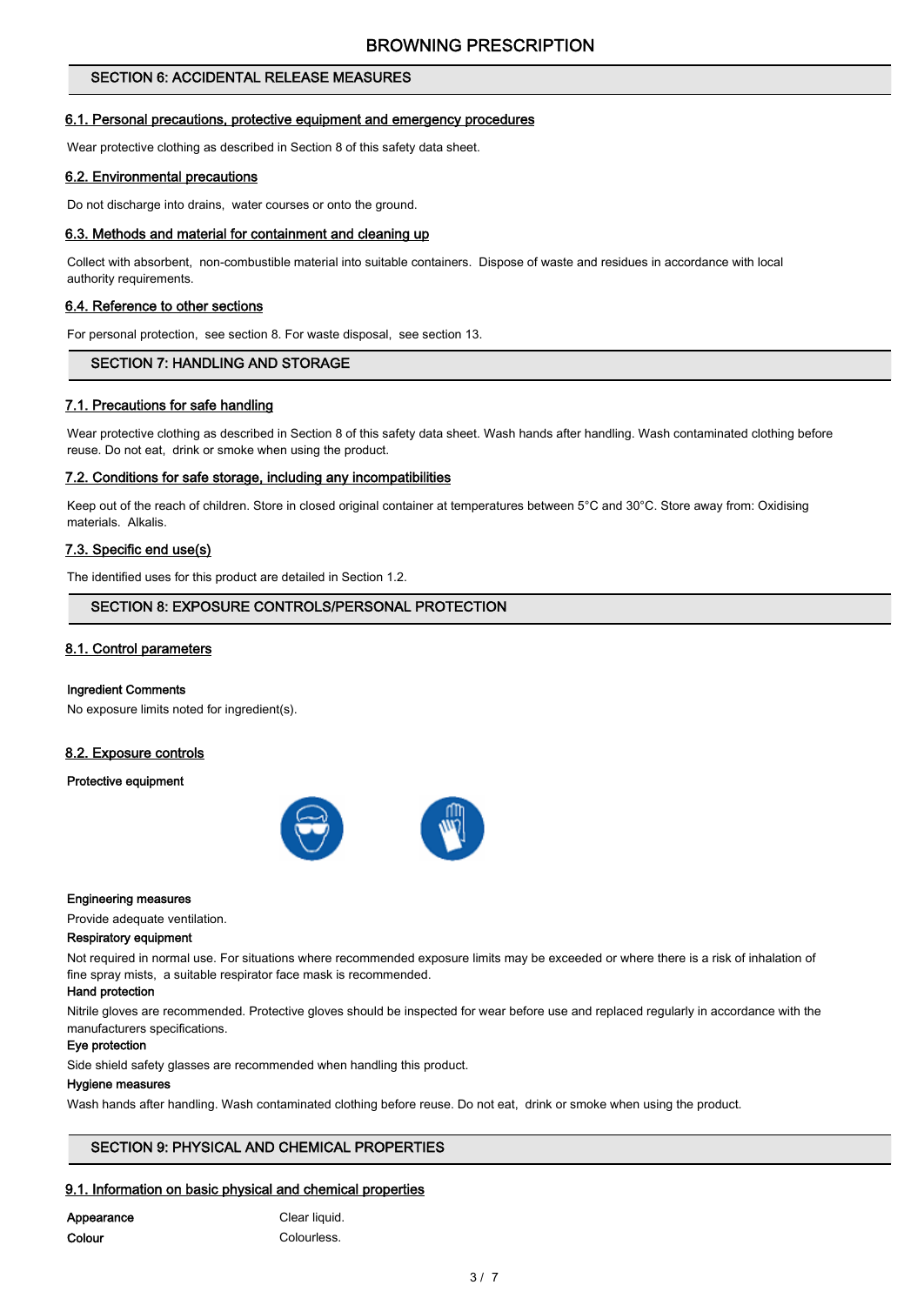| Odour                                             | Acidic.           |
|---------------------------------------------------|-------------------|
| Solubility                                        | Soluble in water. |
| Initial boiling point and boiling range<br>(°C)   | $100^{\circ}$ C   |
| <b>Relative density</b>                           | 1.02              |
| Vapour density (air=1)                            |                   |
| Not determined.                                   |                   |
| Vapour pressure                                   |                   |
| Not determined.                                   |                   |
| <b>Evaporation rate</b>                           |                   |
| Not determined.                                   |                   |
| pH-Value, Conc. Solution                          | 1.5               |
| pH-Value, Diluted Solution                        | 2.5               |
| Viscosity                                         |                   |
| Not determined.                                   |                   |
| Flash point (°C)                                  |                   |
| Not applicable.                                   |                   |
| Flammability Limit - Lower(%)                     |                   |
| Not applicable.                                   |                   |
| <b>Partition Coefficient</b><br>(N-Octanol/Water) |                   |
| Not determined.                                   |                   |
| <b>Explosive properties</b>                       |                   |
| Not applicable.                                   |                   |
| <b>Oxidising properties</b>                       |                   |
| Not applicable.                                   |                   |

### 9.2. Other information

None.

### SECTION 10: STABILITY AND REACTIVITY

### 10.1. Reactivity

There are no known reactivity hazards associated with this product.

#### 10.2. Chemical stability

Stable under normal temperature conditions and recommended use.

### 10.3. Possibility of hazardous reactions

Not determined.

#### 10.4. Conditions to avoid

Store in closed original container at temperatures between 5°C and 30°C. Protect from freezing and direct sunlight.

### 10.5. Incompatible materials

#### Materials To Avoid

Strong oxidising substances. Alkalis.

#### 10.6. Hazardous decomposition products

Thermal decomposition or combustion may liberate carbon oxides and other toxic gases or vapours. Acids - organic.

### SECTION 11: TOXICOLOGICAL INFORMATION

### 11.1. Information on toxicological effects

### Acute toxicity:

Product is acidic and may be mildly corrosive to mucous membranes. Ingestion may cause: irritation nausea Excessive inhalation of spray, mist or vapour may cause temporary respiratory irritation. Vapours may cause headache, fatigue, dizziness and nausea.

#### **Skin Corrosion/Irritation:**

Prolonged or repeated exposure may cause: skin irritation and dermatitis.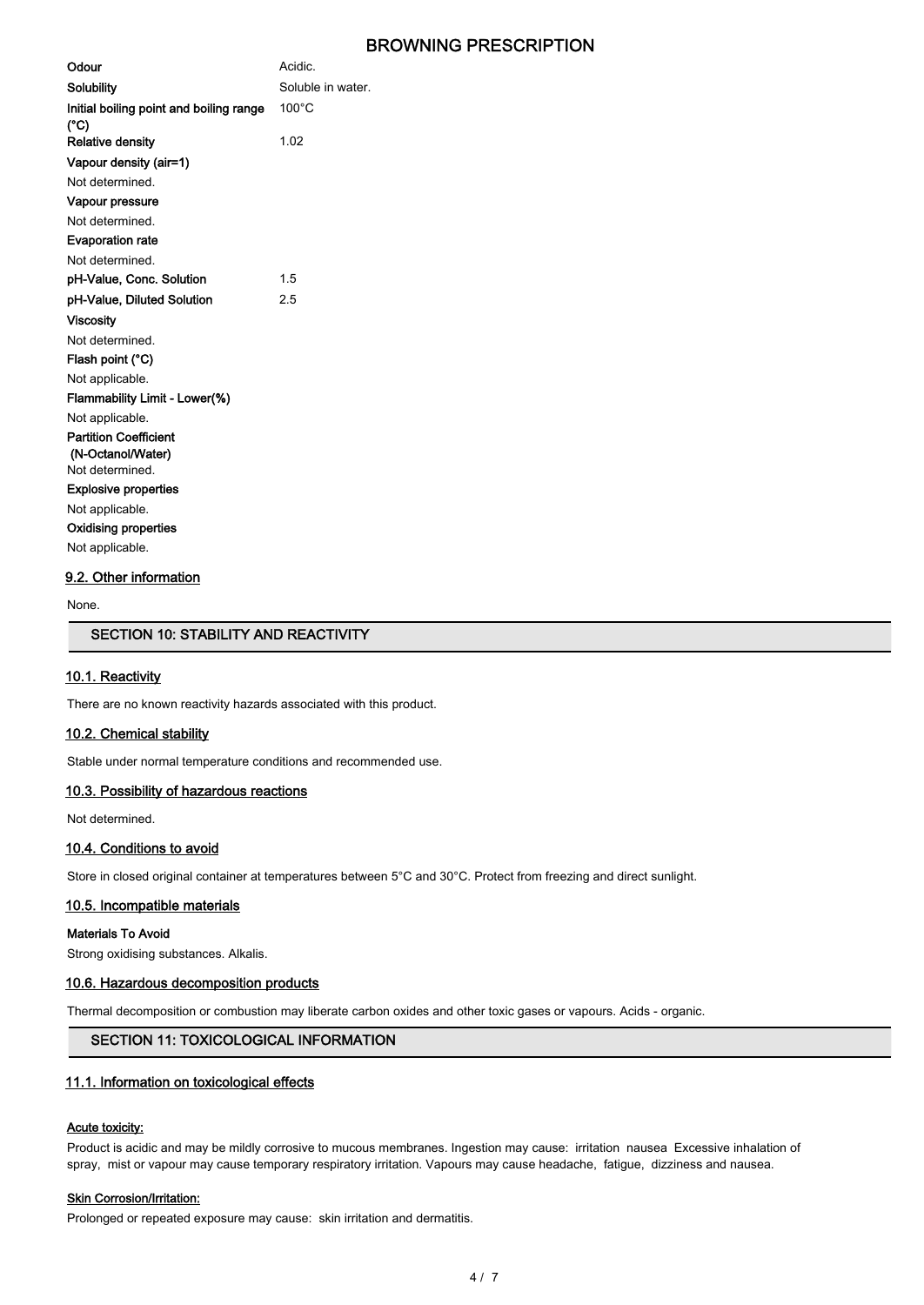### Serious eye damage/irritation:

Eye contact may cause: Irritation and redness followed by blurred vision. Profuse watering of the eyes.

#### Respiratory or skin sensitisation:

None known.

### Germ cell mutagenicity:

No effects expected based upon current data.

### Carcinogenicity:

No effects expected based upon current data.

### Reproductive Toxicity:

No effects expected based upon current data.

Toxicological information on ingredients.

SULPHAMIC ACID (CAS: 5329-14-6)

# Acute toxicity:

Acute Toxicity (Oral LD50)

1450 mg/kg Rat

CITRIC ACID MONOHYDRATE (CAS: 5949-29-1)

### Acute toxicity:

### Acute Toxicity (Oral LD50)

3000 mg/kg Rat

### SECTION 12: ECOLOGICAL INFORMATION

### 12.1. Toxicity

### Ecological information on ingredients.

SULPHAMIC ACID (CAS: 5329-14-6)

LC 50, 96 Hrs, Fish mg/l 70.3

CITRIC ACID MONOHYDRATE (CAS: 5949-29-1)

### Acute Toxicity - Fish

LC50 96 hours 440-706 mg/l

### 12.2. Persistence and degradability

### **Degradability**

The surfactant(s) contained in this preparation complies(comply) with the biodegradability criteria as laid down in Regulation (EC) No.648/2004 on detergents. Data to support this assertion are held at the disposal of the competent authorities of the Member States and will be made available to them, at their direct request or at the request of a detergent manufacturer.

### 12.3. Bioaccumulative potential

Bioaccumulative potential

Not known. Partition coefficient Not determined.

### 12.4. Mobility in soil

### Mobility:

The product is soluble in water.

### 12.5. Results of PBT and vPvB assessment

This product does not contain any PBT or vPvB substances.

### 12.6. Other adverse effects

None known.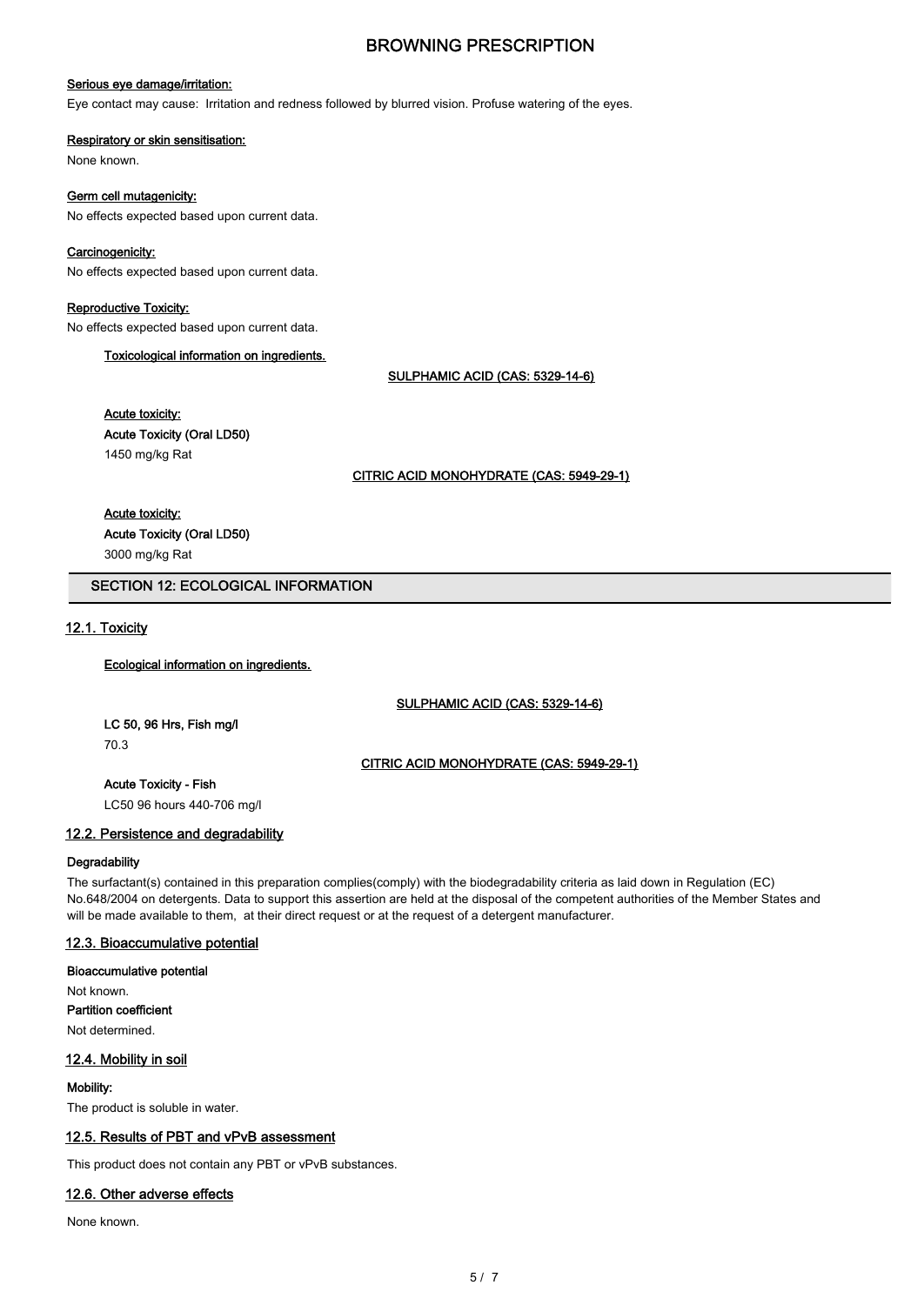## SECTION 13: DISPOSAL CONSIDERATIONS

### 13.1. Waste treatment methods

Dispose of waste and residues in accordance with local authority requirements. Empty containers should be rinsed with water then crushed and disposed of at legal waste disposal site.

### SECTION 14: TRANSPORT INFORMATION

### 14.1. UN number

Not classified for transportation.

### 14.2. UN proper shipping name

None.

### 14.3. Transport hazard class(es)

### ADR/RID/ADN Class

**IMDG Class** 

### 14.4. Packing group

None.

### 14.5. Environmental hazards

Environmentally Hazardous Substance/Marine Pollutant No.

### 14.6. Special precautions for user

None.

### 14.7. Transport in bulk according to Annex II of MARPOL73/78 and the IBC Code

Not applicable.

### SECTION 15: REGULATORY INFORMATION

### 15.1. Safety, health and environmental regulations/legislation specific for the substance or mixture

### Uk Regulatory References

The Control of Substances Hazardous to Health Regulations 2002 (S.I 2002 No. 2677) with amendments. Chemicals (Hazard Information & Packaging) Regulations.

### EU Legislation

Regulation (EC) No 1907/2006 of the European Parliament and of the Council of 18 December 2006 concerning the Registration, Evaluation, Authorisation and Restriction of Chemicals (REACH), establishing a European Chemicals Agency, amending Directive 1999/45/EC and repealing Council Regulation (EEC) No 793/93 and Commission Regulation (EC) No 1488/94 as well as Council Directive 76/769/EEC and Commission Directives 91/155/EEC, 93/67/EEC, 93/105/EC and 2000/21/EC, including amendments. Regulation (EC) No 1272/2008 of the European Parliament and of the Council of 16 December 2008 on classification, labelling and packaging of substances and mixtures, amending and repealing Directives 67/548/EEC and 1999/45/EC, and amending Regulation (EC) No 1907/2006 with amendments.

### 15.2. Chemical Safety Assessment

No chemical safety assessment has been carried out.

### SECTION 16: OTHER INFORMATION

| General information     |                |
|-------------------------|----------------|
| Telephone 020 8974 1515 |                |
| <b>Revision Date</b>    | 12/07/2013     |
| Revision                | 2              |
| Supersedes date         | 27/11/2012     |
| Signature               | Aaron Saunders |